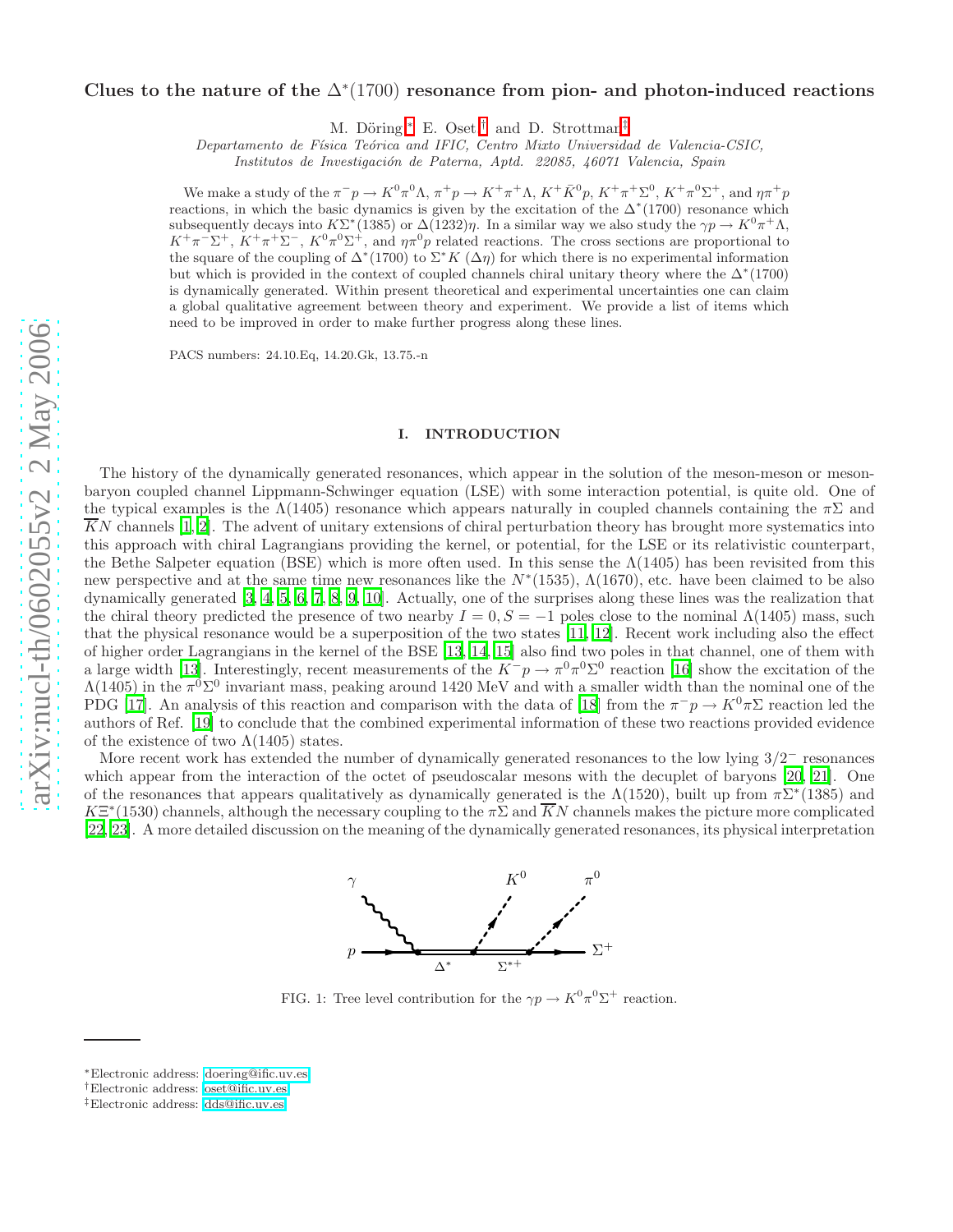and the technical details on how to produce them can be seen in Sec. II of the paper [\[24\]](#page-10-23).

Another  $3/2^-$  resonance which appears in the same scheme is the  $\Delta^*(1700)$ , and in [\[21\]](#page-10-20) the couplings of the resonance to the coupled channels  $\Delta \pi$ ,  $\Sigma^* K$ , and  $\Delta \eta$  were calculated. The couplings  $g_i$  are 1.0, 3.4, and 2.2, respectively, for these channels. It is interesting to note the large strength of the coupling to the  $\Sigma^*K$  channel. Due to this, it was found in Ref. [\[25](#page-10-24)] that the  $\gamma p \to K^0 \pi^0 \Sigma^+$  reaction was dominated by the mechanisms shown in Fig. [1](#page-0-3) where the  $\Delta^*(1700)$  is excited by the photon and decays into  $K^0\Sigma^{*+}$  and the  $\Sigma^{*+}$  subsequently decays into  $\pi^0\Sigma^+$ . Since the cross section for this reaction is proportional to  $(g_{\Delta^*K\Sigma^*})^2$ , the agreement of the predicted cross section with experiment would provide support for the coupling provided by the theory with the assumption of the  $\Delta^*(1700)$  as a dynamically generated resonance. The experiment for this reaction has been performed at ELSA and is presently under analysis. Preliminary results presented in the NSTAR05 workshop [\[26](#page-10-25)] agree with the theoretical predictions.

We would like to stress the fact that the couplings predicted by the theory based on the dynamical nature of the  $\Delta^*(1700)$  resonance are by no means trivial. Indeed, should we assume that the  $\Delta^*(1700)$  belongs to an  $SU(3)$ decuplet as suggested in the PDG (table 14.5) [\[17](#page-10-16)] it is easy to see that the couplings to the  $\Delta \pi$ ,  $\Sigma^* K$ ,  $\Delta \eta$  states in  $I = 3/2$  are proportional to  $\sqrt{5/8}$ ,  $\sqrt{1/4}$ ,  $\sqrt{1/8}$ , respectively. The squares of these coefficients are proportional to 1,  $2/5$ ,  $1/5$ , respectively, compared to the squares of the coefficients of the dynamically generated resonance, 1, 11.56, 4.84. It was noted in [\[21\]](#page-10-20) that the strength of the  $\Delta \pi$  coupling of the dynamically generated model was consistent with the experimental branching ratio of the  $\Delta^*(1700)$ . Hence, this means that the dynamically generated model produces considerable strength for the  $\Sigma^*K$  and  $\Delta\eta$  channels in absolute terms. With respect to the decuplet assumption of the PDG one obtains factors 27.5 and 24 larger for the square of the couplings to  $\Sigma^*K$  and  $\Delta\eta$ , respectively. These large couplings indicate that, even if the  $\Delta^*(1700)$  resonance is somewhat sub-threshold for the  $\pi N \to \Sigma^* K$  and  $\pi N \to \Delta \eta$ reactions, the combination of these couplings and the  $\Delta^*(1700)$  width ( $\sim 300$  MeV) should make this resonance play an important role in those reactions close to their thresholds.

It is clear that ultimately it is the consistency of the predictions of the theoretical models that builds up support for the theory. Hence, it is straightforward to suggest an additional reaction with a similar mechanism as in Fig. [1](#page-0-3) but rather with the  $\Sigma^* \to \pi \Lambda$  decay. Since the branching ratio for  $\pi \Lambda$  decay of the  $\Sigma^*$  is 88%, the cross section would be reasonably larger than for  $\gamma p \to K^0 \pi^0 \Sigma^+$  and one would have extra tests for the model.

Additional tests can be also done with the related reactions,  $\pi^-p \to K^0\pi^0\Lambda$  and all the other pion-induced reactions mentioned in the abstract, for which some data on cross sections are already available [\[18](#page-10-17), [27](#page-10-26), [28](#page-10-27), [29,](#page-10-28) [30\]](#page-10-29). It is quite interesting to recall that in the theoretical model studied in [\[31\]](#page-10-30), which was based on the excitation of the  $\Lambda(1405)$ , the  $K^0 K^- p$ ,  $K^0 \overline{K}^0 n$ ,  $K^0 \pi^+ \Sigma^-$ , and  $K^0 \pi^- \Sigma^+$  channels were reproduced within 25%, while the cross section for the  $K^0 \pi^0 \Lambda$  channel predicted was 6  $\mu$ b compared to the 104 ± 8  $\mu$ b of the experiment. The lack of the  $\Sigma^*(1385)$ resonance in the model of [\[31\]](#page-10-30), which relied upon the final state interaction of the particles to generate dynamically the resonances, did not allow one to make a realistic approach for the  $K^0\pi^0\Lambda$  final state, which in [\[18\]](#page-10-17) was shown to be dominated by  $K^0\Sigma^{*0}$  production. The  $\Sigma^*(1385)$ , as all the other elements of the decuplet of the  $\Delta(1232)$ , does not qualify as a dynamically generated resonance, and is indeed a building block to generate other resonances like the  $Λ*(1520)$  or  $Δ*(1700)$ .

While at the time of [\[31](#page-10-30)] the information on the  $\Delta^*(1700) \to K\Sigma^*$  coupling was not available, the works of [\[20,](#page-10-19) [21\]](#page-10-20), and particularly [\[21](#page-10-20)] where the coupling is evaluated, have opened the door to tackle this reaction and this is one of the aims of the present work.

The data for the  $\pi^- p \to K^0 \pi^0 \Lambda$  reaction from [\[18\]](#page-10-17) is at  $\sqrt{s} = 2020$  MeV which is about 320 MeV above the ∆<sup>∗</sup> (1700) peak, potentially too far away to claim dominance of the ∆<sup>∗</sup> (1700), but there are also data at lower energies [\[27,](#page-10-26) [28\]](#page-10-27) around  $\sqrt{s} = 1930$ -1980 MeV. On the other hand there are data [\[29](#page-10-28), [30](#page-10-29)] for other reactions,  $\pi^+ p \to K^+ \pi^+ \Lambda$ ,  $\pi^+ p \to K^+ \pi^+ \Sigma^0$ ,  $\pi^+ p \to K^+ \pi^0 \Sigma^+$ , and  $\pi^+ p \to \eta \pi^+ p$  at energies around  $\sqrt{s} = 1800$  MeV which allow us to make a more direct comparison with the theoretical predictions. In the next section we study these reactions. Similarly, there are also some data for the  $\gamma p \to K^0 \pi^+ \Lambda$ ,  $K^+ \pi^- \Sigma^+$ ,  $K^+ \pi^+ \Sigma^-$  reactions [\[32](#page-10-31), [33](#page-10-32), [34\]](#page-10-33) and we shall also address them in the same context.

## II. THE MODEL FOR THE  $\pi p \to K \pi \Lambda$ ,  $K \pi \Sigma$ ,  $K \overline{K} N$ ,  $\eta \pi N$  REACTIONS

In the work of [\[25](#page-10-24)] on the  $\gamma p \to K^0 \pi^0 \Sigma^+$  reaction, the diagram of Fig. [1](#page-0-3) was evaluated together with many loop diagrams involving rescattering of the KΣ state which are the building blocks together with  $\pi N$  and others of the  $N*(1535)$  resonance. It was found there that the tree level diagram was dominant. For energies of  $\sqrt{s} = 2000$  MeV, hence 300 MeV above the  $\Delta^*(1700)$  nominal mass, the loop terms could provide a contribution of about 30% with large uncertainties. On the other hand the results obtained for the cross section find support in preliminary experimental results presented at the NSTAR05 workshop [\[26](#page-10-25)]. With this information at hand we have good justification to propose that the dominant mechanism for the  $\pi^- p \to K^0 \pi^0 \Lambda$ ,  $\pi^+ p \to K^+ \pi^+ \Lambda$ ,  $K^+ \bar{K}^0 p$ ,  $K^+ \pi^+ \Sigma^0$ ,  $K^+ \pi^0 \Sigma^+$ , and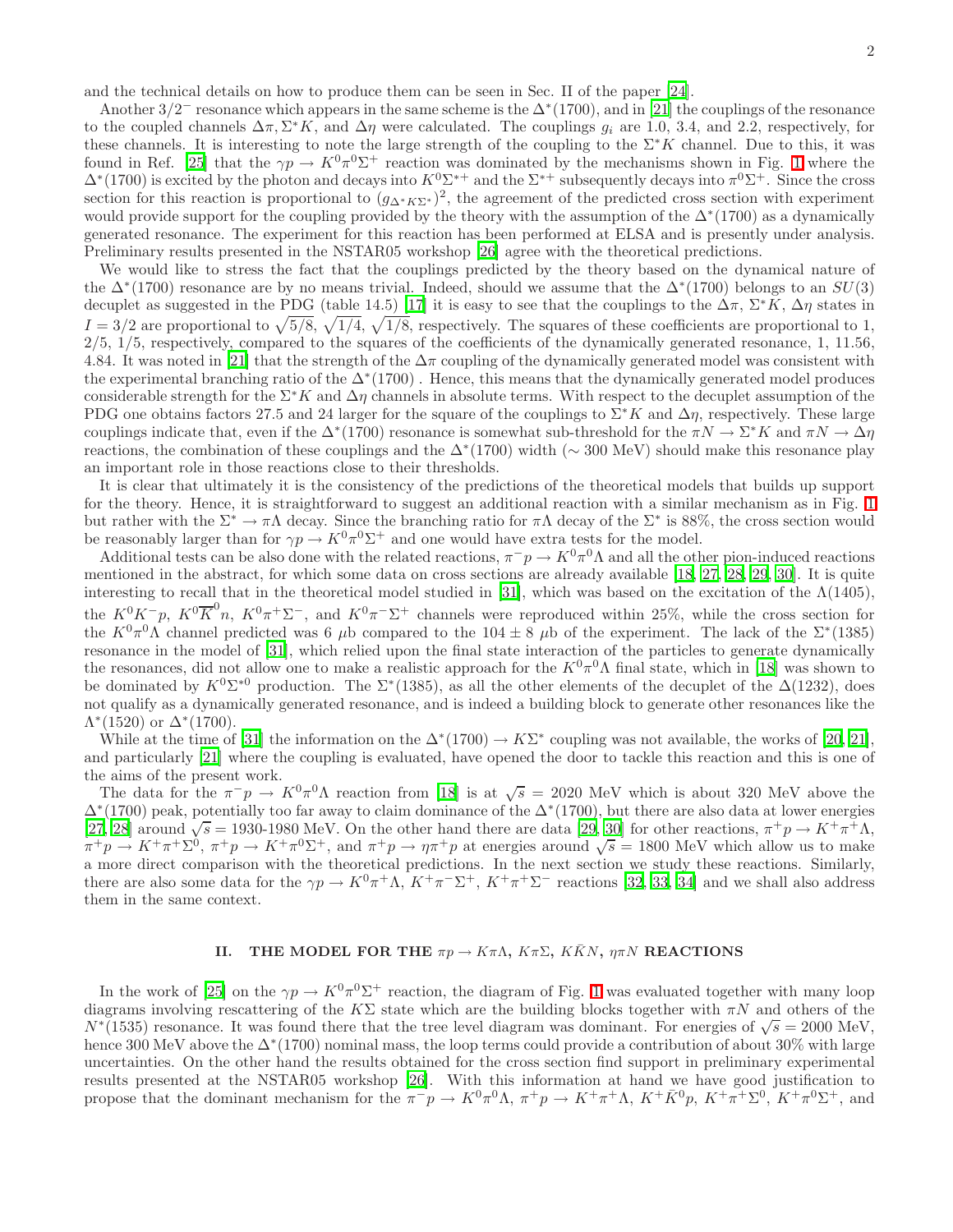

<span id="page-2-0"></span>FIG. 2: Tree level contributions for the pion-induced strangeness production via the  $\Delta^*(1700)$ .

 $\eta \pi^+ p$  reactions is given by the diagrams of Fig. [2.](#page-2-0)

All the elements of these diagrams are at hand from the works of [\[21](#page-10-20), [25](#page-10-24)]. The new information needed here is the  $\pi N$  coupling to the  $\Delta^*(1700)$  which is not an ingredient of the building blocks in the studies of [\[20,](#page-10-19) [21](#page-10-20)] that only take into account the interaction of the octet of pseudoscalar mesons with the decuplet of baryons. Thus, we take this information from experiment by looking at the branching ratio in the PDG [\[17\]](#page-10-16). In spite of the larger phase space for decay into this channel the branching ratio to  $\pi N$  is only 10-20%.

By taking into account that the coupling of  $\pi N$  to  $\Delta^*(1700)(3/2^-)$  is in d-wave, the structure of the  $\Delta^* \pi N$  vertex is most conveniently written as

$$
-it_{\Delta^*(1700)\to\pi N} = -ig_{\pi N\Delta^*}^{(d)} \mathcal{C}(1/2\ 2\ 3/2; m, M-m) Y_{2, m-M}^*(\hat{\mathbf{k}})(-1)^{M-m} \sqrt{4\pi}
$$
(1)

<span id="page-2-1"></span>as in Ref. [\[22\]](#page-10-21) (see their Eq. (25)) to account for the  $\Lambda^*(1520) \to \pi \Sigma$  coupling. In Eq. [\(1\)](#page-2-1) the Clebsch Gordan coefficient accounts for the matrix element of the rank two spin operator needed to couple the spherical harmonic  $Y_2$  to a scalar. The quantities M, m are the third components of the spin of the  $\Delta^*$  and the nucleon and k is the momentum of the pion. The  $\pi N$  state is in  $I = 3/2$ .

With the parametrization of Eq. [\(1\)](#page-2-1) the partial decay width of the  $\Delta^*$  to  $\pi N$  is written as

$$
\Gamma_{\Delta^* \to \pi N} = \frac{(g_{\pi N \Delta^*}^{(d)})^2}{2\pi} \frac{M_N}{M_{\Delta^*}} k_{\pi}.
$$
\n(2)

By taking the width of the  $\Delta^*$ ,  $\Gamma_{\Delta^*} = 300 \pm 100$  MeV, and the  $\pi N$  branching ratio of  $15 \pm 5\%$  and summing the errors in quadrature we obtain the value

<span id="page-2-4"></span>
$$
g_{\pi N\Delta^*}^{(d)} = 0.94 \pm 0.20\tag{3}
$$

which will necessarily lead to uncertainties of the order of 50% in the cross section. Given the isospin decomposition of the  $\pi^- p$  state in  $I = 1/2$ ,  $3/2$ , the coupling  $g_{\pi N\Delta^*}$  (in  $I = 3/2$ ) has to be multiplied by  $\sqrt{1/3}$  to account for the coupling of the  $\pi^- p$  state to the  $\Delta^*$  and by −1 to account for the coupling of  $\pi^+ p$  to  $\Delta^{*++}$  (although irrelevant for the cross section we use the isospin phase convention  $|\pi^+\rangle = -|1,1\rangle$ ). This means

<span id="page-2-2"></span>
$$
g_{\pi^- p \Delta^{*0}}^{(d)} = \sqrt{\frac{1}{3}} \, g_{\pi N \Delta^*}^{(d)}, \, g_{\pi^+ p \Delta^{*++}}^{(d)} = -g_{\pi N \Delta^*}^{(d)}.\tag{4}
$$

There is another point worth noting which is that due to the d-wave character of the  $\pi N\Delta^*$  vertex, the coupling  $g_{\pi N\Delta^*}$  implicitly incorporates  $k_\pi^2$  for the on-shell value of the pion momentum in the  $\Delta^* \to \pi N$  decay. When we extrapolate beyond the resonance energy, as will be the case here, we must then use

<span id="page-2-3"></span>
$$
g_{\pi N\Delta^*} \to g_{\pi N\Delta^*} \text{(on shell)} \frac{BW(k_\pi R)}{BW(k_\pi^{\text{on}} R)} \tag{5}
$$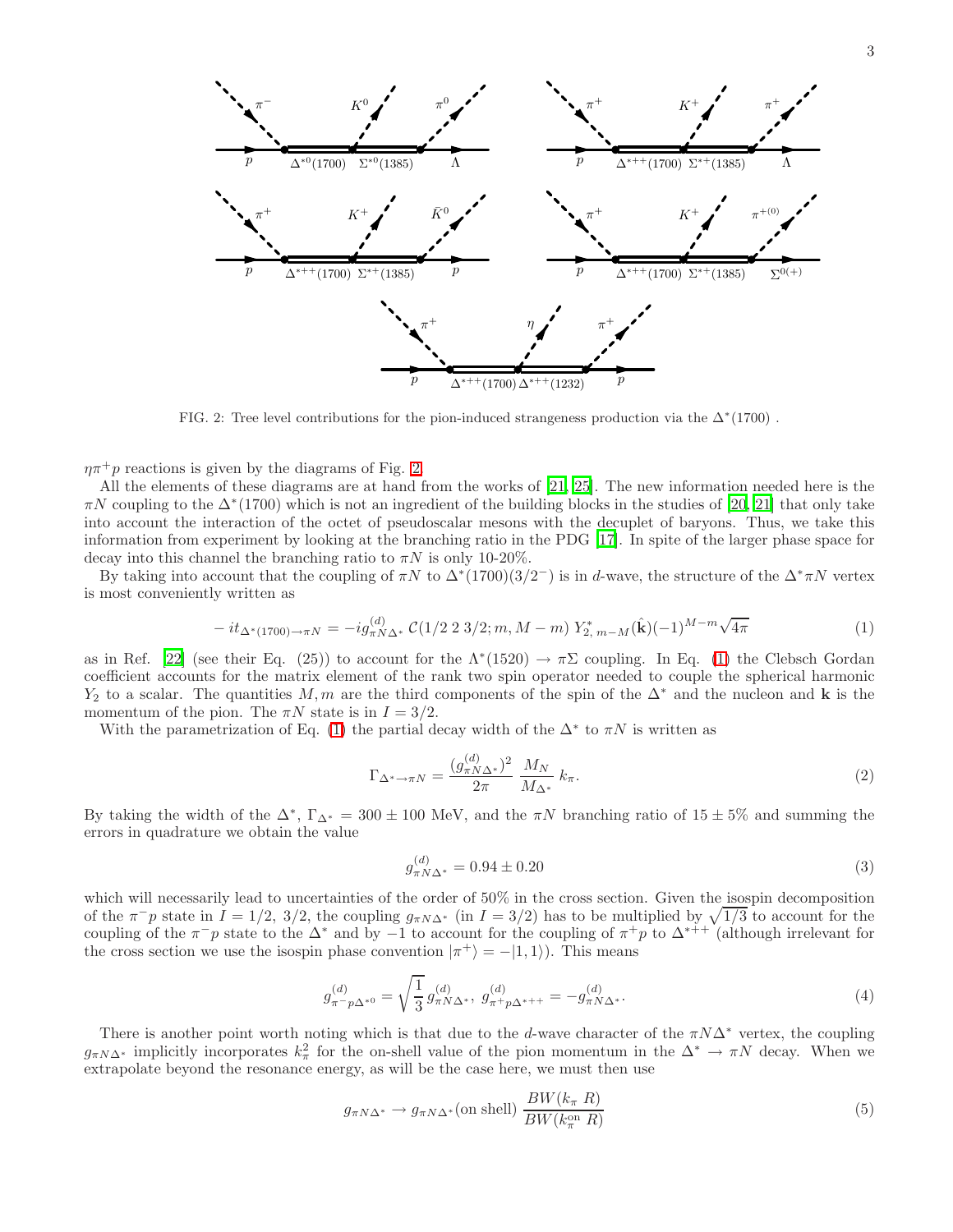where  $BW(\cdot)$  is the Blatt and Weisskopff penetration factor [\[35,](#page-10-34) [36,](#page-10-35) [37\]](#page-10-36)

$$
BW(x) = \frac{x^2}{(9 + 3x^2 + x^4)^{1/2}}
$$
\n(6)

and  $R = 0.4$  fm according to best fits of [\[36](#page-10-35)].

The other couplings needed are those of the decuplet to the meson and baryon octets. For the vertices with  $\Sigma^*(1385)$ or  $\Delta(1232)$  decay in the diagrams of Fig. [2](#page-2-0) we use the chiral Lagrangian [\[38](#page-10-37)]

$$
\mathcal{L} = \mathcal{C} \left( \sum_{a,b,c,d,e}^{1,\cdots,3} \epsilon_{abc} \overline{T}^{ade} \overline{u}_{\mu} A_{d}^{b,\mu} B_{e}^{c} + \sum_{a,b,c,d,e}^{1,\cdots,3} \epsilon^{abc} \overline{B}_{c}^{e} A_{b,\mu}^{d} T_{ade} u^{\mu} \right).
$$
(7)

<span id="page-3-0"></span>The Rarita-Schwinger fields u are defined as in [\[21\]](#page-10-20) and the flavor tensor T is given in [\[38](#page-10-37)]. In Eq. [\(7\)](#page-3-0), the quantity  $A^{\mu}$ , which is proportional to the axial current, is expanded up to one meson field,

$$
A^{\mu} = \frac{i}{2} \left( \xi \partial^{\mu} \xi^{\dagger} - \xi^{\dagger} \partial^{\mu} \xi \right) \stackrel{\text{one } \Phi}{\longrightarrow} \frac{\partial^{\mu} \Phi}{\sqrt{2} f_{\pi}}, \quad \xi = \exp \left( \frac{i \Phi}{\sqrt{2} f_{\pi}} \right), \tag{8}
$$

 $\Phi, B, \overline{B}$  are the standard  $SU(3)$  matrices of the meson and baryon fields, and  $f_{\pi} = 93$  MeV. The Lagrangian in Eq. [\(7\)](#page-3-0) allows one to relate the  $\pi\Lambda\Sigma^*$  coupling to  $\pi N\Delta$ . For the vertex one finds  $-it_{B^*\to B\Phi} = a S \cdot q$  where

$$
a_{\Sigma^{*0}\to\pi^{0}}\Lambda = \frac{0.82}{\sqrt{2}} \frac{f_{\pi N\Delta}}{m_{\pi}}, \qquad a_{\Sigma^{*+}\to\pi^{+}\Lambda} = -\frac{0.82}{\sqrt{2}} \frac{f_{\pi N\Delta}}{m_{\pi}}, \qquad a_{\Sigma^{*+}\to\bar{K}^{0}p} = \frac{2\sqrt{6}}{5} \frac{D+F}{2f_{\pi}},
$$
  

$$
a_{\Sigma^{*+}\to\pi^{+}\Sigma^{0}} = -\frac{0.78}{\sqrt{6}} \frac{f_{\pi N\Delta}}{m_{\pi}}, \qquad a_{\Sigma^{*+}\to\pi^{0}\Sigma^{+}} = \frac{0.78}{\sqrt{6}} \frac{f_{\pi N\Delta}}{m_{\pi}}, \qquad a_{\Delta^{++}\to\pi^{+}p} = \frac{f_{\pi N\Delta}}{m_{\pi}} \qquad (9)
$$

with q the momentum of the outgoing meson in the  $\Sigma^*$  or  $\Delta$  rest frame and S the spin transition operator from 3/2 to 1/2 normalized as

<span id="page-3-1"></span>
$$
\langle M|S^{\dagger}_{\mu}|m\rangle = \mathcal{C}\left(1/2\ 1\ 3/2; m\ \mu\ M\right). \tag{10}
$$

For the  $f_{\pi N\Delta}$  we take  $f_{\pi N\Delta} = 2.13$  to give the experimental  $\Delta$  width. Note that  $SU(3)$  symmetry, implicit in Eq. [\(9\)](#page-3-1), is not exact. In order to obtain the experimental  $\Sigma^* \to \pi \Lambda$ ,  $\Sigma^* \to \pi \Sigma$  widths one can fit the coupling C from Eq. [\(7\)](#page-3-0) to the branching ratios from the PDG [\[17\]](#page-10-16). This leads to a correction which appears as a numerical factor in Eq. [\(9\)](#page-3-1). For the  $\Sigma^* \to KN$  decay which is physically closed we use a  $SU(6)$  quark model prediction [\[39](#page-10-38)].

The couplings from [\[21](#page-10-20)] of the  $\Delta^*(1700)$  to its s-wave decay channels are given for  $I = 3/2$  and counting the isospin decomposition of  $K^0\Sigma^{*0}$ ,  $K^+\Sigma^{*+}$ ,  $\eta\Delta$ , we find the couplings

$$
g_{K^{0}\Sigma^{*0}\Delta^{*0}} = \sqrt{\frac{2}{3}} g_{K\Sigma^{*}\Delta^{*}}, \quad g_{K^{+}\Sigma^{*+}\Delta^{*++}} = g_{K\Sigma^{*}\Delta^{*}}, \quad g_{\eta\Delta^{++}\Delta^{*++}} = g_{\eta\Delta\Delta^{*}}.
$$
 (11)

<span id="page-3-3"></span><span id="page-3-2"></span>Altogether, our amplitudes for the diagrams of Fig. [2](#page-2-0) become

$$
-it = a \mathbf{S} \cdot \mathbf{q} G \frac{1}{\sqrt{s_{\Delta^*}} - M_{\Delta^*} + \frac{i\Gamma_{\Delta^*}(s_{\Delta^*})}{2}} g_j g_i^{(d)} \frac{BW(kR)}{BW(k^{\text{on}}R)}
$$

$$
\times \mathcal{C} (1/2 2 3/2; m, M - m) Y_{2, m-M}(\hat{\mathbf{k}})(-1)^{M-m} \sqrt{4\pi}
$$
(12)

with  $k^{\text{on}}$  the pion momentum in the  $\pi N$  decay of the  $\Delta^*(1700)$  at rest. Depending on the process,  $G = 1/(\sqrt{s_{B^*}} M_{B^*} + i/2 \Gamma_{B^*}(\sqrt{s_{B^*}})$  is the  $\Sigma^*(1385)$  or  $\Delta(1232)$  propagator; a in Eq. [\(12\)](#page-3-2) is given by Eq. [\(9\)](#page-3-1) and  $g_j$ ,  $g_i^{(d)}$  by Eqs. [\(11\)](#page-3-3) and [\(4\)](#page-2-2), respectively.

For the momentum-dependent width of the  $\Sigma^*(1385)$ , we have taken into account the p-wave decays into  $\pi\Lambda$  and  $\pi\Sigma$  with their respective branching ratios of 88% and 12%. For the width of the  $\Delta^*(1700)$  we have included the dynamics of the decay into  $\Delta^* \to N \rho (N \pi \pi)$  and  $\Delta^* \to \Delta \pi (N \pi \pi)$  in the same way as in Ref. [\[25](#page-10-24)]. We introduce a novelty with respect to Ref. [\[25\]](#page-10-24) where the  $\rho N$  decay of the  $N^*(1520)$ ,  $\Delta^*(1700)$  was considered in s-wave. In the case of the  $\Delta^*(1700)$  the d-wave  $\rho N$  decay is mentioned in the PDG [\[17](#page-10-16)] as existing but with an undetermined strength. We have adopted here to take a  $\rho N$  strength in s-wave of 37%, and 5% for  $\rho N$  in d-wave after a fine tuning to the data. For energies close to the ∆<sup>∗</sup> (1700) only the total width matters and this is about 300 MeV in our case. For the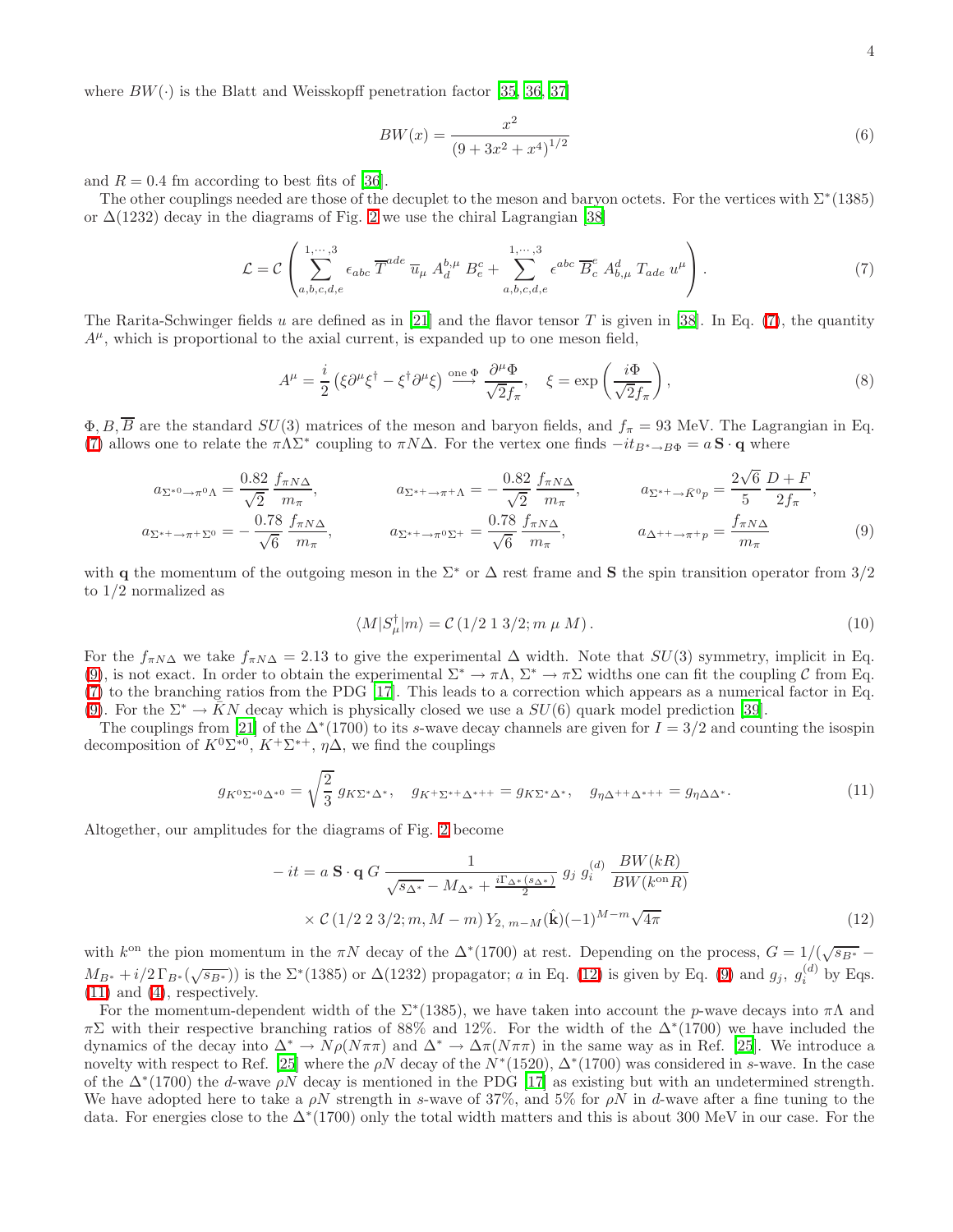We should mention here that having  $\rho N$  decay in s-wave or d-wave produces large differences at energies around  $\sqrt{s} = 2$  GeV and beyond, but only moderate differences close to the  $\Delta^*(1700)$  peak or 100-150 MeV above it.

For the  $\Delta^*(1700)$  width from decay into  $\pi N$  in d-wave, an additional Blatt-Weisskopff factor is applied to be consistent with Eq. [\(5\)](#page-2-3). With the partial width  $\Gamma^0_{\pi N} = 0.15 \times 300$  MeV, the width is given by [\[37\]](#page-10-36)

$$
\Gamma_{\pi N} = \Gamma_{\pi N}^0 \frac{k \, BW^2(kR) \, M_{\Delta^*}}{k^{\text{on}} \, BW^2(k^{\text{on}}R) \sqrt{s}} \tag{13}
$$

and the total width is the sum of the partial widths of the decay modes. The same is done for the  $d$ -wave of the  $\rho N$ decay.

Summing  $|t|^2$  from Eq. [\(12\)](#page-3-2) over the final states, the sum does not depend on the original proton polarization. We are free to choose  $m = 1/2$  in which case the amplitude of Eq. [\(12\)](#page-3-2) becomes

$$
-it = \frac{a}{\sqrt{3}} G \frac{1}{\sqrt{s_{\Delta^*} - M_{\Delta^*} + \frac{i\Gamma_{\Delta^*}(s_{\Delta^*})}{2}}} g_j g_i^{(d)} \frac{BW(k_{\pi}R)}{BW(k_{\pi}^{\text{on}}R)} \begin{cases} 2q_z & ; m' = +1/2 \\ - (q_x + iq_y) ; m' = -1/2. \end{cases}
$$
(14)

<span id="page-4-0"></span>In the sum of  $|t|^2$  over the final states of  $\Lambda$  with  $m' = 1/2, -1/2$  the part corresponding to the curly bracket in Eq. [\(14\)](#page-4-0) will become

$$
4q_z^2 + q_x^2 + q_y^2 = 3q_z^2 + \mathbf{q}^2 \tag{15}
$$

which gives an angular distribution proportional to  $(3\cos^2\theta + 1)$  in the angle of the outgoing meson from the  $\Sigma^*$  or  $\Delta$  decay with respect to the initial  $\pi^-$  direction for this initial proton polarization. When integrating over angles Eq. [\(15\)](#page-4-1) can be replaced by  $2q^2$ . For the first reaction from Fig. [2](#page-2-0) the  $(\pi^0 \Lambda)$  invariant mass distribution is then given by

<span id="page-4-2"></span><span id="page-4-1"></span>
$$
\frac{d\sigma}{dM_I(\pi^0\Lambda)} = \frac{M_p M_\Lambda}{\lambda^{1/2}(s, m_\pi^2, M_p^2)} \frac{q_{\pi^0}q_{K^0}}{(2\pi)^3\sqrt{s}} \overline{\sum} \sum |t|^2 \tag{16}
$$

in terms of the ordinary Källen function  $\lambda^{1/2}$  and t from Eq. [\(14\)](#page-4-0),  $q_{K^0} = \lambda^{1/2}(s, M_I^2, m_{K^0}^2)/(2\sqrt{s})$ ,  $q \equiv q_{\pi^0} =$  $\lambda^{1/2} (M_I^2, m_{\pi^0}^2, M_\Lambda^2)/(2M_I)$ . Furthermore, the variables in Eq. [\(14\)](#page-4-0) take the values  $\sqrt{s_{\Delta^*}} = \sqrt{s}, \sqrt{s_{\Sigma^*}} = M_I$  and the total cross section is given by integrating over  $M_I$  in Eq. [\(16\)](#page-4-2). The generalization to other channels is straightforward by changing the masses and corresponding momenta.

# III. THE MODEL FOR THE  $\gamma p \to K\pi\Lambda$ ,  $k\pi\Sigma$ ,  $\eta\pi p$  REACTIONS

<span id="page-4-3"></span>The photon coupling to the  $\Delta^*(1700)$  resonance is taken from [\[25,](#page-10-24) [40\]](#page-10-39). The processes  $\gamma p \to K^0 \pi^+ \Lambda$ ,  $K^+ \pi^- \Sigma^+$ ,  $K^+\pi^+\Sigma^-$ ,  $K^0\pi^0\Sigma^+$ ,  $\eta\pi^0p$  are given by diagrams similar to those of Fig. [2](#page-2-0) with the incoming pion replaced by the photon. In view of this it is very easy to modify the pion-induced amplitudes of the previous section to write the photon-induced ones. The contributions for the first four reactions are given by

$$
T_{\gamma p \to MMB}^{\text{BG}} = b \frac{2}{5} \frac{D+F}{2f_{\pi}} g_{K\Sigma^*\Delta^*} G_{\Sigma^*} (\sqrt{s_{\Sigma^*}}) G_{\Delta^*} (\sqrt{s_{\Delta^*}}) \vec{S} \cdot \mathbf{p}_{\pi}
$$
  
 
$$
\times \left[ -ig_1' \frac{\vec{S}^{\dagger} \cdot \mathbf{k}}{2M} (\vec{\sigma} \times \mathbf{k}) \cdot \vec{\epsilon} - \vec{S}^{\dagger} \cdot \vec{\epsilon} \left( g_1'(k^0 + \frac{\mathbf{k}^2}{2M}) + g_2' \sqrt{s} k^0 \right) \right]
$$
(17)

with

$$
b_{\gamma p \to K^0 \pi^+ \Lambda} = 1.04\sqrt{3}, \quad b_{\gamma p \to K^+ \pi^- \Sigma^+} = -\sqrt{2}, \quad b_{\gamma p \to K^+ \pi^+ \Sigma^-} = \sqrt{2}, \quad b_{\gamma p \to K^0 \pi^0 \Sigma^+} = 1 \tag{18}
$$

which follows from Eq. (49) from Ref. [\[25\]](#page-10-24) by applying the corresponding changes in isospin factors and corrections due to  $SU(3)$  breaking in the  $\Sigma^*(1385)$  decay similar as in Eq. [\(9\)](#page-3-1). Cross sections and invariant masses for the photon reactions are given by Eq. [\(16\)](#page-4-2) with the corresponding changes in masses (e.g.,  $m_{\pi} \to 0$  in  $\lambda^{1/2}$ ). For the  $\gamma p \to \eta \pi^0 p$ reaction we replace the factor before the brackets in Eq. [\(17\)](#page-4-3) by

$$
-\sqrt{\frac{2}{3}}\,g_{\eta\Delta\Delta^*}\,\frac{f_{\pi N\Delta}}{m_{\pi}}\,G_{\Delta^*}(\sqrt{s_{\Delta^*}})\,G_{\Delta}(\sqrt{s_{\Delta}}). \tag{19}
$$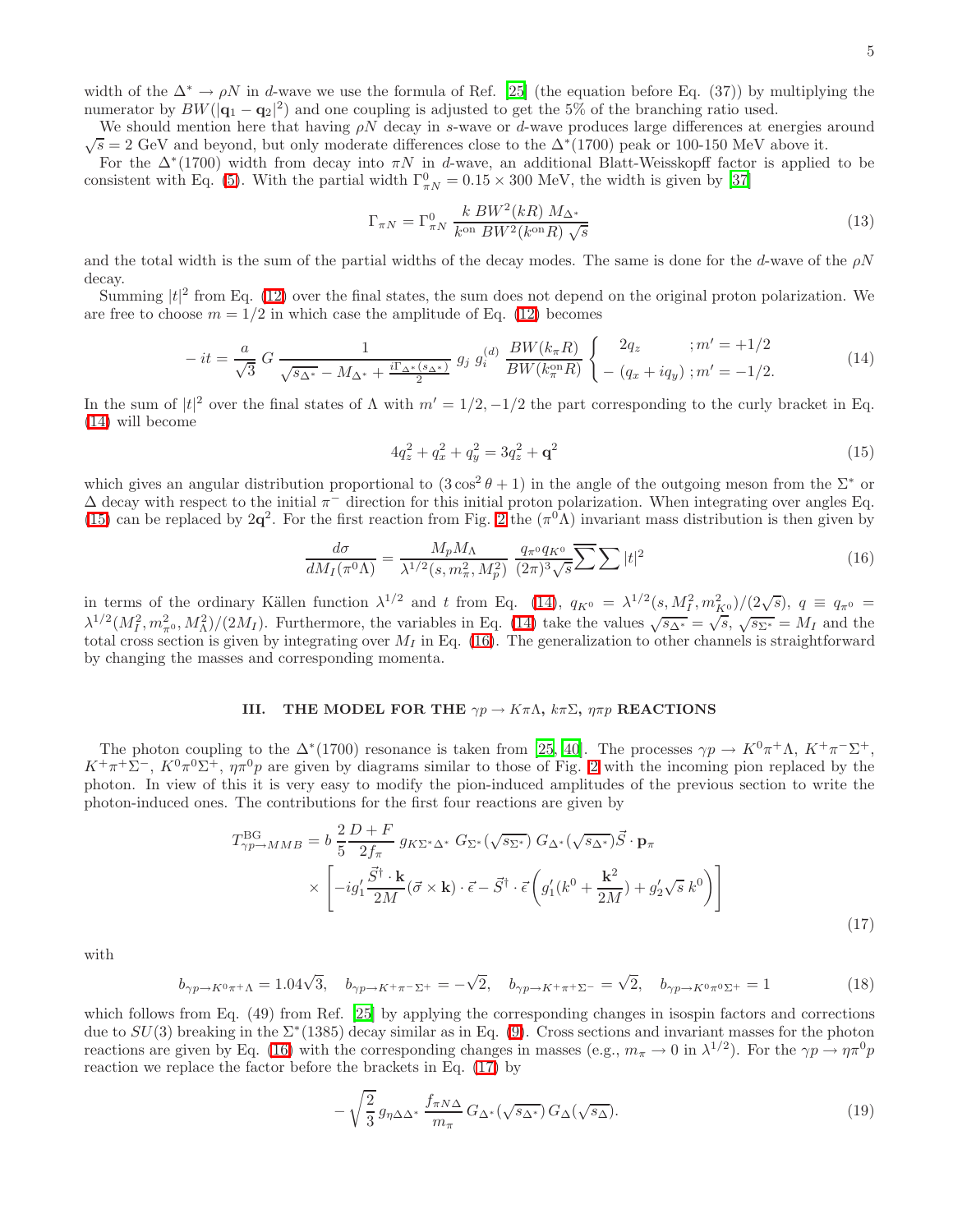

<span id="page-5-0"></span>FIG. 3: Total cross sections for the pion-induced reactions. Data are from [\[27](#page-10-26)] (triangles up), [\[28\]](#page-10-27) (triangle down), [\[18](#page-10-17)] (cross), [\[29\]](#page-10-28) (dots), [\[30\]](#page-10-29) (diamonds). For the latter data, it is indicated that these are upper limits below  $p = 1.67$  GeV as in Ref. [30].

The  $\gamma p \to \eta \pi^0$  and  $\gamma p \to K^0 \pi^0 \Sigma^+$  reactions have been derived in Ref. [\[25\]](#page-10-24). Besides the tree level amplitudes there are one-loop transitions between  $\Delta^*(1700)$  and another dynamically generated resonance, the  $N^*(1535)$ . The latter terms are not important at the high energies in which we are currently interested because the  $N^*(1535)$  is off-shell.

# IV. RESULTS AND DISCUSSION

In Figs. [3](#page-5-0) to [5](#page-7-0) we show the results for the pion- and photon-induced reactions. In Fig. [3](#page-5-0) we show the cross sections for the  $\pi^- p \to K^0 \pi^0 \Lambda$ ,  $\pi^+ p \to K^+ \pi^+ \Lambda$ ,  $\pi^+ p \to K^+ \overline{K}^0 p$ ,  $\pi^+ p \to K^+ \pi^+ \Sigma^0$ ,  $\pi^+ p \to K^+ \pi^0 \Sigma^+$ , and  $\pi^+ p \to \eta \pi^+ p$ reactions. The theoretical results are plotted in terms of a band. This band corresponds to taking the  $\pi N\Delta^*$  coupling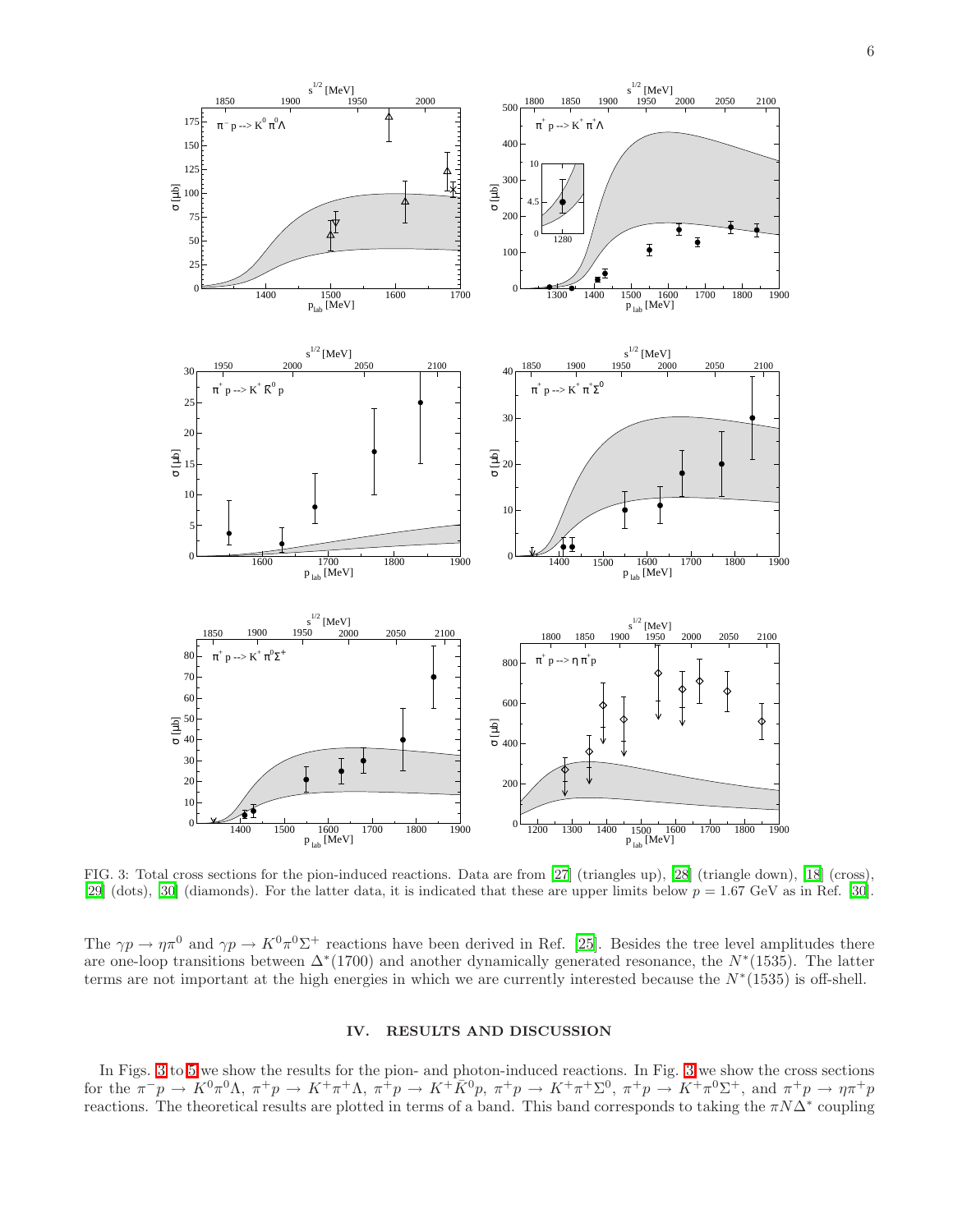

<span id="page-6-0"></span>FIG. 4: Invariant mass spectra for the  $\pi^- p \to K^0 \pi^0 \Lambda$  and  $\pi^+ p \to K^+ \pi^+ \Lambda$  reactions. Experimental distributions (arbitrary units) are from [\[28](#page-10-27)] and [\[29\]](#page-10-28), respectively.

with its uncertainties (from the experimental branching ratio) quoted in Eq.  $(3)$ .

Much of the data in Fig. [3](#page-5-0) are for energies  $\sqrt{s} > 1950$  MeV, which, even taking into account the 300 MeV width of the  $\Delta^*(1700)$ , are relatively far away from the  $\Delta^*(1700)$  peak. In a situation like this it is logical to assume that other channels not related to the  $\Delta^*(1700)$  could also play a role. Indeed, other partial waves in  $\pi N$  scattering are equally important in this energy region [\[41,](#page-10-40) [42](#page-10-41)]. However, there are reasons to assume that they do not couple strongly to the  $K\pi\Lambda$ ,  $K\pi\Sigma$  in the final state at the lower energies, as we shall discuss at the end of this section. In any case, even at the higher energies, the order of magnitude predicted for the cross section is correct.

For the  $\pi^-p \to K^0\pi^0\Lambda$  reaction we have data around  $\sqrt{s} = 1930$  MeV and the theory agrees with those data. Furthermore, as we can see in [\[28](#page-10-27)], the  $\pi^0 \Lambda$  mass spectrum is totally dominated by the  $\Sigma^*(1385)$  and, as shown in Fig. [4](#page-6-0) (a), the theoretical predictions agree with these data. It is also very instructive to see that the angular distribution of the  $\Sigma^*$  is practically flat [\[28](#page-10-27), [43](#page-10-42)], as our model predicts, given the s-wave coupling of the  $\Delta^*(1700)$  to  $K\Sigma^*$ .

Next we discuss the cross section for the  $\pi^+ p \to K^+ \pi^+ \Lambda$  reaction. The range of energies extends now from about  $\sqrt{s}$  = 1800 MeV on. We can see that the order of magnitude of the cross sections from the theoretical band is correct, although the theoretical prediction is more than a factor of two bigger than data at around  $\sqrt{s} = 1900$  MeV. Yet, this apparently large difference should be viewed in perspective, which is provided by the cross section of the  $\pi^+ p \to K^+ \pi^+ \Sigma^0$  and  $\pi^+ p \to K^+ \pi^0 \Sigma^+$  reactions. Indeed, given the larger coupling of the  $\Sigma^* (1385)$  resonance to  $\pi \Lambda$ , with a branching ratio to this latter channel about one order of magnitude larger than for  $\pi\Sigma$ , the mechanism that we have should provide a cross section for the  $\pi^+ p \to K^+ \pi^+ \Lambda$  reaction about one order of magnitude bigger than for the  $\pi^+ p \to K^+ \pi^+ \Sigma^0$  or  $\pi^+ p \to K^+ \pi^0 \Sigma^+$  reactions. This is indeed the case, both in the theory and in the experiment. We can see that in the region of energies below  $\sqrt{s}$  < 1900 MeV the agreement of the theory with the data is fine at the qualitative level for these two latter reactions. We can also see that the first data point for the  $\pi^+p \to K^+\pi^+\Lambda$ reaction is in agreement with the theoretical prediction (see the insert in Fig. [3\)](#page-5-0)

The invariant mass spectra for different energies in the  $\pi^+p \to K^+\pi^+\Lambda$  reaction are shown in Fig. [4](#page-6-0) (b), (c). These curves can be directly compared to the data of Ref. [\[29\]](#page-10-28); the  $\Sigma^*(1385)$  dominance in both theory and experiment is apparent. Note that, as mentioned in [\[28\]](#page-10-27), the excess of strength at the lower shoulder is partly a result of the finite experimental resolution [\[28](#page-10-27), [29](#page-10-28)].

In Fig. [3](#page-5-0) we also plot the cross section for the  $\pi^+ p \to K^+ \bar{K}^0 p$  reaction. We can see that the predicted cross sections are quite low compared with experiment. This should be expected since our mechanism is doubly suppressed there, first from having the  $\Delta^*(1700)$  off shell, and second from also having off shell the  $\Sigma^*(1385)$  decaying into  $\bar{K}N$ . It is thus not surprising that our mechanism produces these small cross sections. The  $\Sigma^*(1385)$  is, however, not off shell for the  $\pi\Sigma$  and  $\pi\Lambda$  in the final state, and even at the low energies of the figure the mass distribution for these two particles is dominated by the  $\Sigma^*(1385)$  in the theory, and this is also the case in the experiment as mentioned above.

Finally, we also show in Fig. [3](#page-5-0) the cross section for the  $\pi^+ p \to \eta \pi^+ p$  reaction. Here the mechanism is also  $\Delta^*(1700)$ production but it decays into  $\eta\Delta(1232)$  followed by  $\Delta(1232) \rightarrow \pi N$ . The agreement of the theory with the data is fair for low energies, even more when we read the caution statement in the experimental paper [\[30\]](#page-10-29) warning that the data are overestimated below  $p_{\text{lab}} = 1670 \text{ MeV}$ . Once again it is worth noting that below  $p_{\text{lab}} = 1670 \text{ MeV}$  the cross sections are a factor fifty larger than for  $\pi^+ p \to K^+ \pi^0 \Sigma^+$  or  $\pi^+ p \to K^+ \pi^+ \Sigma^0$ . The theory is producing these large order of magnitude changes in the cross sections correctly.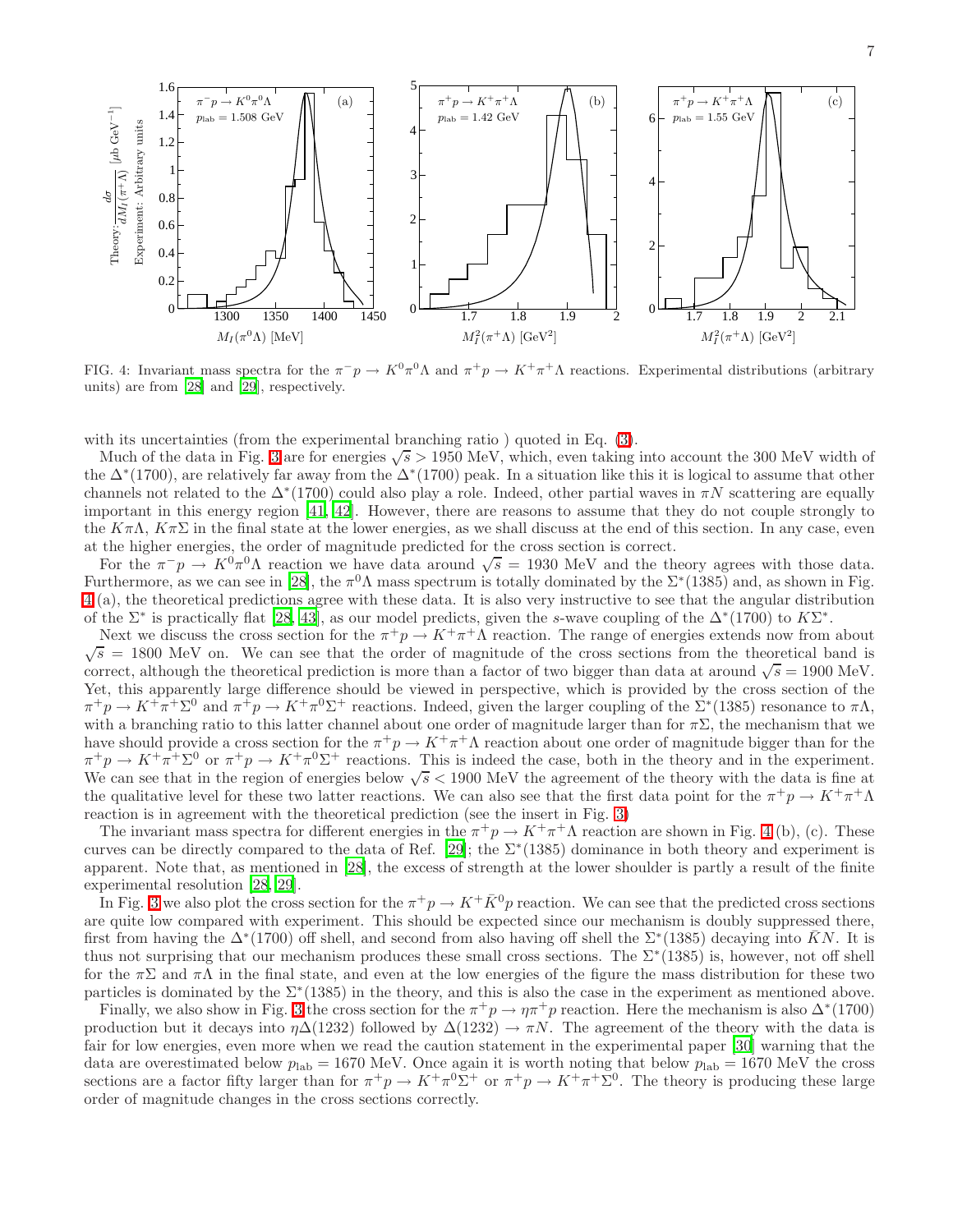

<span id="page-7-0"></span>FIG. 5: Photoproduction of strange and η particles. Data are from [\[32](#page-10-31)] (dots), [\[33](#page-10-32)] (crosses), and [\[34](#page-10-33)] (triangles up). The latter data are the sum of  $K\Lambda\pi$  and  $K\Sigma\pi$  final states. The two lower plots show the update of the predictions from Ref. [\[25](#page-10-24)] (gray bands) compared to the results from [\[25](#page-10-24)] (solid lines).

Next we discuss the photonuclear cross sections. In Fig. [5](#page-7-0) we can see the cross sections for the  $\gamma p \to K^0 \pi^+ \Lambda$ ,  $\gamma p \to K^+\pi^-\Sigma^+$ ,  $\gamma p \to K^+\pi^+\Sigma^-$ ,  $\gamma p \to K^0\pi^0\Sigma^+$  and  $\gamma p \to \eta\pi^0 p$  reactions. For the first three reactions we have some data from [\[32](#page-10-31), [33](#page-10-32), [34\]](#page-10-33). Only a few data points appear in the region below  $\sqrt{s} = 1900$  MeV and, furthermore, the data have large uncertainties, both in the magnitude of the cross section and in the value of  $\sqrt{s}$ . Nevertheless, the data are valuable in this global analysis that we are doing. In the first place we can see that within errors, the agreement of theory and experiment is fair. Yet, more significant is the ratio of more than one order of magnitude, both in the theory and experiment for the cross sections of the  $\gamma p \to \eta \pi^0 p$  and the  $\gamma p \to K^+ \pi^+ \Sigma^-$  or  $\gamma p \to K^+ \pi^- \Sigma^+$  reactions. This follows the same trend as the  $\pi^+p \to \eta \pi^+p$  and  $\pi^+p \to K^+\pi^+\Sigma^0$  or  $\pi^+p \to K^+\pi^0\Sigma^+$  reactions discussed above, supporting also the dominance of the same mechanisms in the reactions. It is also worth noting that the dominance of the  $\Sigma^*(1385)$  production for the  $\gamma p \to K^0 \pi^+ \Lambda$  reaction is also mentioned in Ref. [\[33](#page-10-32)].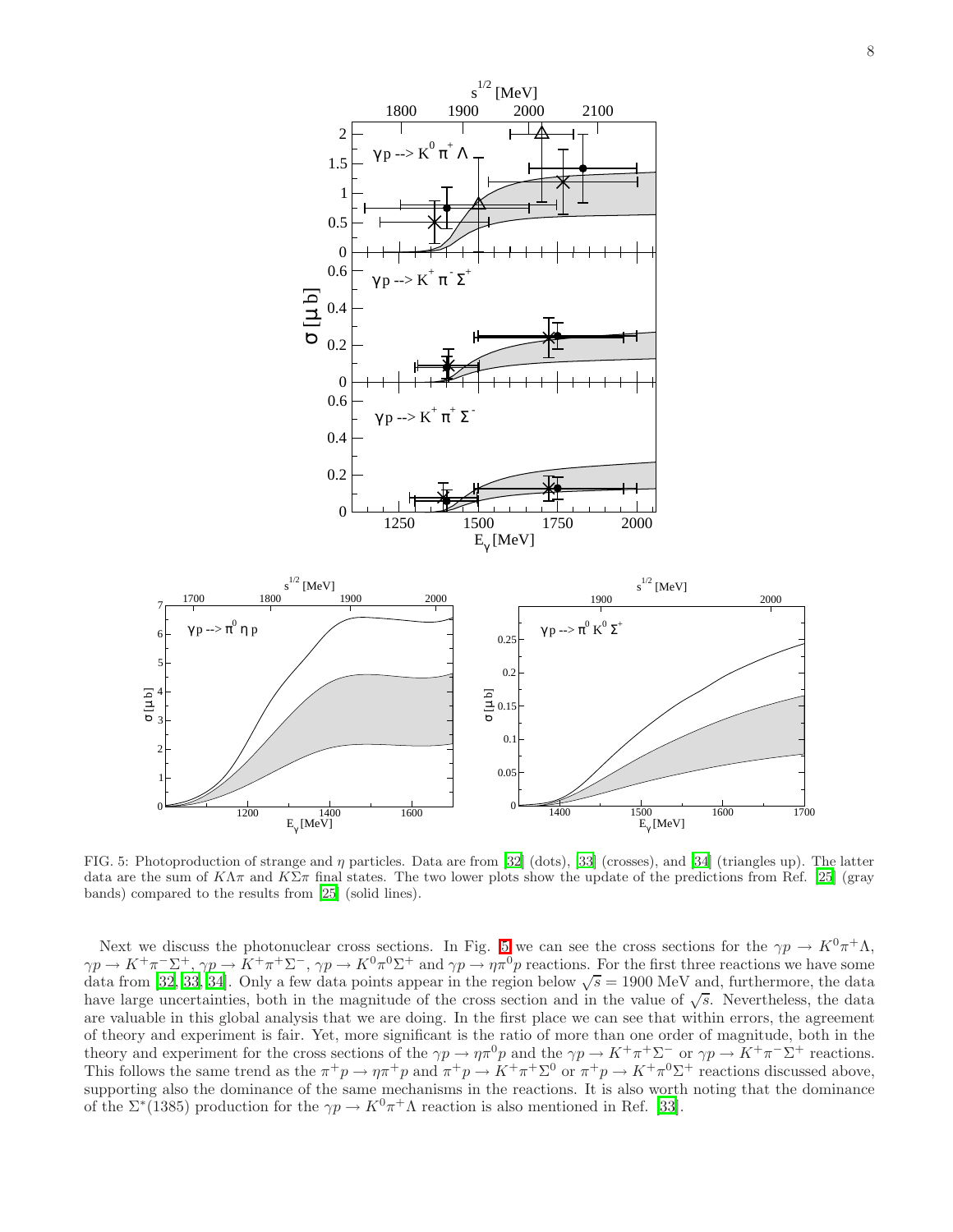In the figure we also plot the cross sections for the  $\gamma p \to K^0 \pi^0 \Sigma^+$  and  $\gamma p \to \eta \pi^0 p$  reactions measured at ELSA and which are presently being analyzed [\[26\]](#page-10-25). These latter two reactions were studied in [\[25\]](#page-10-24) with far more detail including many more mechanisms. Yet, it was this detailed study that showed the dominance of the reaction mechanism considered in this paper. We also found there that around  $\sqrt{s} = 2000 \text{ MeV}$ , the extra terms could modify the cross section by about 30 percent or more. For these two reactions we have taken the full model of [\[25\]](#page-10-24). We show now a band of values given by the uncertainties from the experimental helicity amplitudes of the  $\gamma p\Delta^*$  transition [\[17\]](#page-10-16) for the cross section. Furthermore, we show that both cross sections have been reduced by about 30 percent with respect to those in [\[25\]](#page-10-24) as a consequence of the consideration of a more realistic  $\Delta(1700)$  width, larger now and closer to the experimental 300 MeV, and in addition we have also taken a small fraction of the  $\rho N$  decay width in d-wave. These latter two cross sections are also in qualitative agreement with preliminary results for the cross sections as shown in [\[26\]](#page-10-25).

The consideration of the different reactions, with the cross sections spanning nearly two orders of magnitude, and the global qualitative agreement found for all the different reactions, gives support to the reaction mechanism suggested here in which a  $\Delta^*(1700)$  resonance is excited which decays later on into  $K\Sigma^*$  or  $\eta\Delta$ . The predictions of the cross sections are tied to the couplings of the  $\Delta^*(1700)$  resonance to the  $K\Sigma^*$  or  $\eta\Delta$  channels provided by the hypothesis that the  $\Delta^*(1700)$  is a dynamically generated resonance. We showed in the Introduction that the couplings to these channels were substantially different than those provided by a simple  $SU(3)$  symmetry and there is hence substantial dynamical information from the underlying chiral dynamics and coupled-channels unitarity. In this respect the global analysis of these reactions offers support to the basic idea about the nature of the  $\Delta^*(1700)$ as a dynamically generated resonance. No doubt a more detailed theoretical analysis should consider extra terms, as done for instance in [\[25](#page-10-24)] and also extra mechanisms beyond 200 or 300 MeV above the  $\Delta^*(1700)$  region. However, the global qualitative agreement, considering the large span of the different cross sections, and that a simple  $SU(3)$ symmetrical consideration would produce cross sections about a factor 30 different, indicate that the agreement found here is not a trivial thing.

At this point we would like to make some comments about other contributions to some of the reactions discussed and related ones that we mention below. First we mention that in the case of the  $\gamma p \to K^+\pi^-\Sigma^+$  and  $\gamma p \to K^+\pi^+\Sigma^$ reactions there can be a contamination from the  $K^+\Lambda(1405)$  production. This latter reaction was studied in [\[44](#page-10-43)] and is presently investigated experimentally at Spring8/Osaka [\[45](#page-10-44)]. We have recalculated the cross section for  $\gamma p \to$  $K^+\Lambda(1405)$  with the model of [\[44](#page-10-43)] and find that the cross sections are of the same order of magnitude, or smaller in the case of the  $\gamma p \to K^+\pi^+\Sigma^-$  reaction, than those shown in Fig. [5.](#page-7-0) Given the qualitative use made of the cross sections for these two reactions in the discussion above, and the large errors in the data, the conclusions drawn are not affected. Note also that for the  $\gamma p \to K^0 \pi^+ \Lambda$  reaction the  $\Lambda(1405)$  production is not allowed and there the dominance of the Σ<sup>∗</sup> (1385) production has stronger grounds. Note also that this latter reaction has a larger cross section than the other two from our  $K\Sigma^*(1385)$  production mechanisms which should make potential extra contributions relatively smaller.

Another possible mechanism can come from having the two mesons in a resonant state, the  $K^*(892)$ . Yet, the reactions  $\gamma p(\pi p) \to \Delta^*(1700) \to K^*\Lambda$  are not allowed by isospin conservation, and precisely the reactions with  $\Lambda$  in the final state are those with the largest cross sections. The sequence  $\Delta^*(1700) \to K^*\Sigma$  is possible and this can be a source of background for the reactions with lower cross sections. Of course we could also have  $\gamma p(\pi p) \to K^*\Lambda$  without passing through a  $I = 3/2$  channel and then this final state would also be allowed. However, note that the thresholds for the K<sup>∗</sup>A and  $K^*\Sigma$  production are 2007 MeV and 2089 MeV, respectively. Hence, for energies lower than these by 100 or 200 MeV this contribution should be highly suppressed. This is indeed an experimental fact as noted in [\[28\]](#page-10-27). Yet, in some reactions the K<sup>\*</sup>Λ contamination is more visible than in others, for instance in the  $\pi^-p \to K^+\pi^-\Lambda$ reaction it is more apparent than for  $\pi^-p \to K^0\pi^0\Lambda$  [\[27\]](#page-10-26). This could explain why our model is short by about 30% in the  $\pi^- p \to K^+ \pi^- \Lambda$  reaction cross section at 1930 MeV [\[27\]](#page-10-26) (not shown but also calculated) while it is good for the  $\pi^- p \to K^0 \pi^0 \Lambda$  reaction.

Similar comments can be made about the  $\pi^-p \to K^+\pi^0\Sigma^-$  and  $\pi^-p \to K^+\pi^-\Sigma^0$  reactions which in our model go via  $K^+\Sigma^{*-}$  and, hence, can have  $I = 1/2, 3/2$  while the  $\pi^+p \to K^+\pi^+\Sigma^0$  and  $\pi^+p \to K^+\pi^0\Sigma^+$  reactions shown in Fig. [3](#page-5-0) go through  $K^+\Sigma^{*+}$  and, hence, have only  $I = 3/2$  and larger chances to couple to the  $\Delta^*(1700)$ . The Clebsch-Gordan coefficients of  $\pi^+ p \to \Delta^{*++}$  or  $\pi^- p \to \Delta^{*0}$  also favor the  $\pi^+ p$  reactions and indeed we find cross sections for the  $\pi^-p \to K^+\pi^0\Sigma^-$  and  $\pi^-p \to K^+\pi^-\Sigma^0$  reactions substantially smaller (about one order of magnitude). With such smaller cross sections it should be expected that background terms become more relevant and, hence, these reactions are not considered for our tests.

Finally, let us mention the possible contribution in the entrance channels of other resonances, apart from the  $\Delta^*(1700)$ . The  $N^*(1700)D_{13}$  can be a candidate which would possibly affect the  $\pi^-p$  reactions but not the  $\pi^+p$ reactions. In any case, the smaller width of the  $N^*(1700)D_{13}$  (50-150 MeV) does not give much chance for contributions at the threshold of the reactions. Other possible  $N^*$  or  $\Delta^*$  resonances in the regions of the energies below 2000 MeV, considering their spin and parity, can be ruled out on the basis of the s-wave  $K\Sigma^*$  dominance experimentally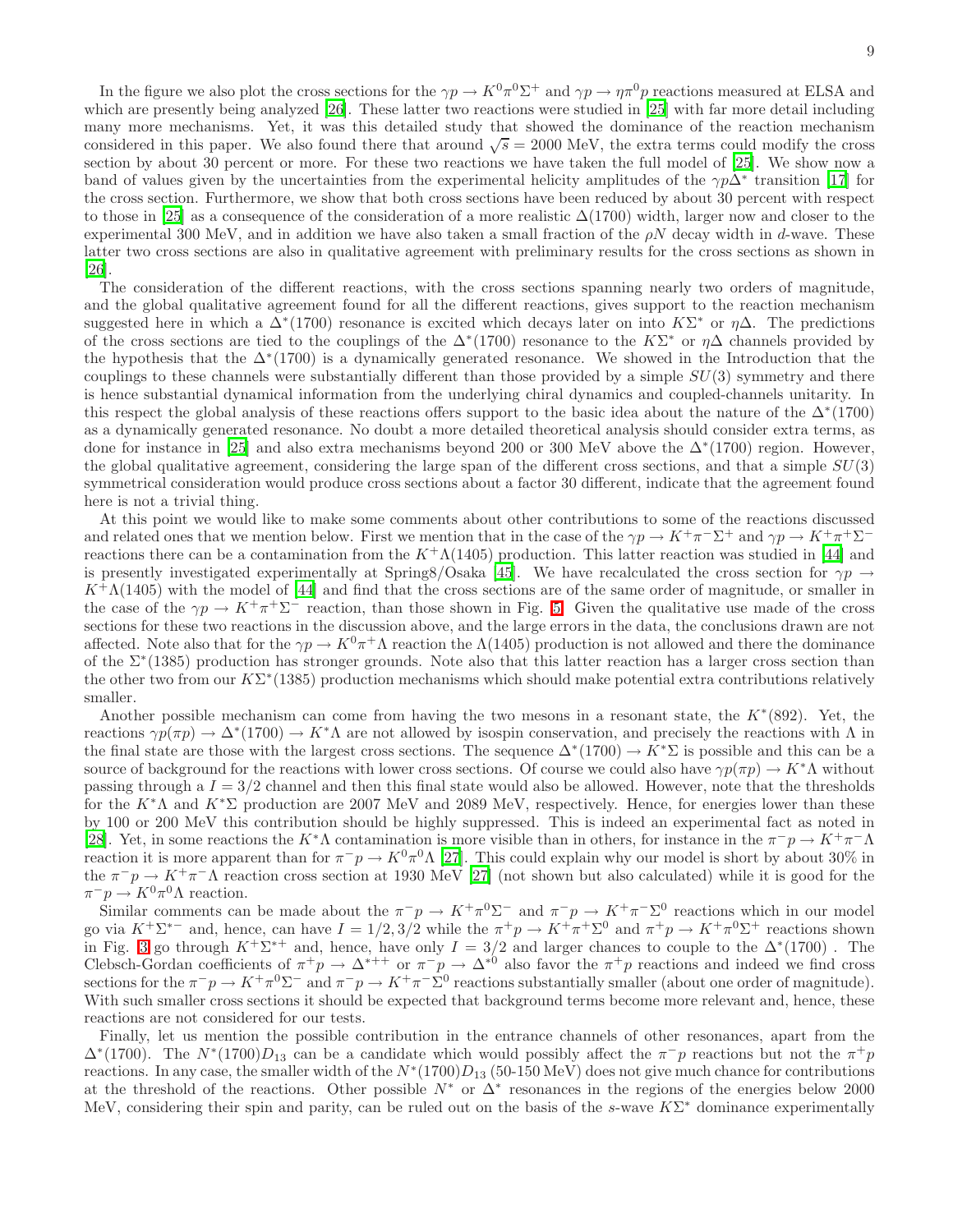established in [\[28](#page-10-27), [43\]](#page-10-42). The only possible exception is the one-star  $\Delta(1940)D_{33}$  resonance for which no  $K\Sigma^*$  or  $\eta\Delta(1232)$  decay channels are reported in spite of being allowed by phase space and, hence, it is not considered here.

The experimental s-wave  $K\Sigma^*$  dominance at low energies served as support to our theory, but we should note that at  $\sqrt{s} = 2020 \text{ MeV}$  in the  $\pi^-p \to K^0 \pi^0 \Lambda$  reaction, the s-wave  $K\Sigma^*$  dominance from the  $\sqrt{s} = 1930$  data points [\[28,](#page-10-27) [43](#page-10-42)] does no longer hold; in fact, the production angular distribution shows a forward peak [\[18](#page-10-17)] which is well described by t-channel K<sup>∗</sup> exchange in the framework of the Stodolsky-Sakurai model [\[18](#page-10-17)]. Similarly, the forward peak for the high energies is observed in the  $\pi^+p \to K^+\pi^+\Lambda$  reaction [\[29](#page-10-28)]. This does not rule out our production mechanisms since the Weinberg-Tomozawa term used to generate the  $\Delta^*(1700)$  in the Bethe-Salpeter equation [\[21\]](#page-10-20) effectively accounts for a vector meson exchange in the t-channel (in the limit of small momentum transfer). Improvements could be done in the theory to account explicitly for the finite momentum transfer dependence, as done in [\[8\]](#page-10-7) but, since this only affects the larger energies, we do not consider it here.

### V. CONCLUSIONS

We have looked at several pion-induced and photon-induced reactions at energies above and close to the  $\Delta^*(1700)$ with  $K\pi\Lambda$ ,  $K\pi\Sigma$  and  $\eta\pi N$  in the final state. We have made a theoretical model assuming that a  $\Delta^*(1700)$  is excited and then decays via the  $K\Sigma^*(1385)$  or  $\eta\Delta(1232)$  depending on the final state. We find that in spite of exploiting the tail of the resonance, around half of the width or one width above the nominal energy of the  $\Delta^*(1700)$ , the cross sections obtained are sizable. The reason is the large couplings of the  $\Delta^*(1700)$  to the  $K\Sigma^*(1385)$  or  $\eta\Delta(1232)$  which are provided by the theory in which the  $\Delta^*(1700)$  is a dynamically generated resonance. We showed that the couplings squared to these channels were about 20-30 times bigger than estimated by simple SU(3) symmetry arguments. We could also see that the presence of the  $\Sigma^*(1385)$  was clear in the experimental data with  $K\pi\Lambda$ ,  $K\pi\Sigma$  final states, with little room for background at low energies, indicating a clear dominance of the  $\pi\Lambda$ ,  $\pi\Sigma$  final states in the  $\Sigma^*(1385)$ channel. Despite the admitted room for improvements in the theory, the qualitative global agreement of the different cross section with the data gives a strong support to the mechanisms proposed here and the strong couplings of the  $\Delta^*(1700)$  to the K $\Sigma^*(1385)$  or  $\eta\Delta(1232)$  channels. The agreement found is more significant when one realizes the large difference in magnitude of the different cross sections and the clear correlation of the theoretical predictions with the data.

The results obtained are relevant because they rely upon the  $\Delta^*(1700)$  couplings to  $K\Sigma^*$  and  $\eta\Delta(1232)$  for which there is no experimental information, but which are provided by the theory in which the  $\Delta^*(1700)$  is dynamically generated.

The next question arises on what could be done in the future to make a more quantitative calculation. A number of factors is needed to go forward in this direction:

- 1. The experimental total width of the  $\Delta^*(1700)$  and the branching ratio to  $\pi N$  and  $\rho N$  should be improved. The separation of the  $\rho N$  channel in s- and d- waves needs also to be performed if accurate predictions are to be done for 200-300 MeV above the  $\Delta^*(1700)$  resonance region.
- 2. Experiments at lower energies, closer to the  $\Delta^*(1700)$  energy, for the photon- and pion-induced reactions discussed, would be most welcome. There the  $\Delta^*(1700)$  excitation mechanism would be more dominant and one would reduce uncertainties from other possible background terms.
- 3. Some improvements on the generation of the  $\Delta^*(1700)$ , including extra channels to the  $\pi\Delta$ ,  $K\Sigma^*$ , and  $\eta\Delta$  used in Refs. [\[20,](#page-10-19) [21](#page-10-20)], like  $\pi N$  in d-wave and  $\rho N$  in s- and d-waves, would be most welcome, thus helping fine tune the present coupling of  $\Delta^*(1700)$  to  $K\Sigma^*$  and  $\eta\Delta$  provided by [\[21](#page-10-20)].

Awaiting progress in these directions, at the present time we could claim, that within admitted theoretical and experimental uncertainties, the present data for the large sample of pion and photon-induced reactions offer support for the large coupling of the  $\Delta^*(1700)$  resonance to  $K\Sigma^*$  and  $\eta\Delta$  predicted by the chiral unitary approach for which there was no previous experimental information.

#### Acknowledgments

This work is partly supported by DGICYT contract number BFM2003-00856, and the E.U. EURIDICE network contract no. HPRN-CT-2002-00311. This research is part of the EU Integrated Infrastructure Initiative Hadron